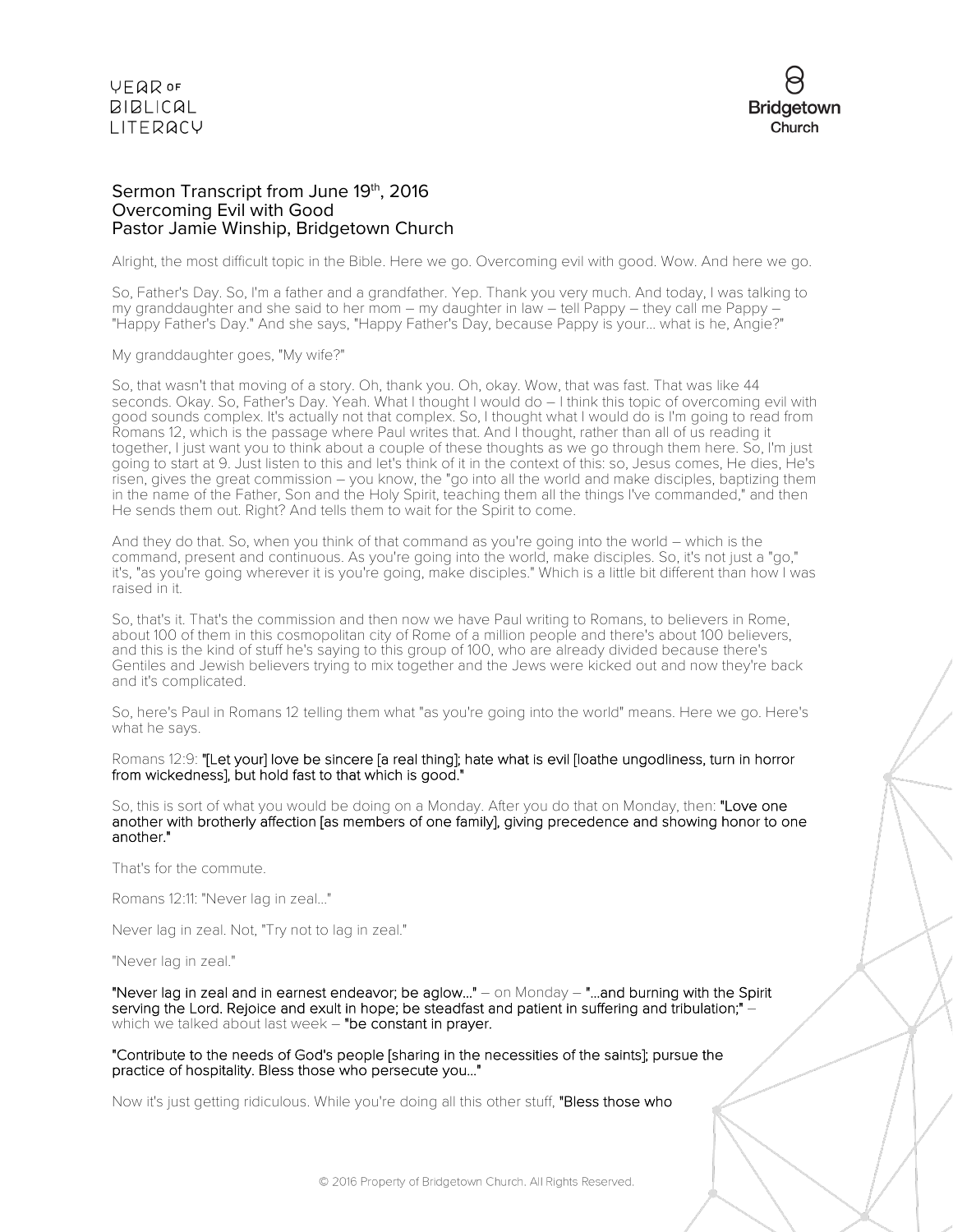### **VEQR OF BIBLICAL LITERACY**



persecute you [who are cruel in their attitude toward you];" – in case you don't know who it is that's persecuting you, it's the ones who are cruel in their attitude towards you.

It's like, "Are you persecuting me? Oh, you're cruel. Yeah. Okay. Bless that one."

### "Bless and do not curse them. Rejoice with those who rejoice [sharing others' joy], and weep with those who weep [sharing others' grief]."

#### Lots to do there.

"Live in harmony with one another; do not be haughty (snobbish, high-minded, exclusive), but readily adjust yourself to [people, things] and give yourselves to humble tasks. Never overestimate yourself or be wise in your own conceits."

### Ah, wow. Okay.

"Repay no evil for evil, but take thought for what is honest and proper and noble [aiming to be above reproach] in the sight of every person."

### Wow.

"If possible, as far as it depends on you, live at peace with everyone. Beloved, never avenge yourselves, but leave the way open for [God's] wrath; for it is written, Vengeance is Mine, I will repay (requite), says the Lord."

#### Deuteronomy 32.

"But if your enemy is hungry, feed him;" – what? – "if he is thirsty, give him drink; for in so doing you will heap burning coals upon his head."

#### I don't see that.

#### "Do not let yourself be overcome by evil, but overcome (master) evil with good." – luck.

Wow. That's Monday. "As you're going into the world make disciples."

"How?"

"Like that."

That's how you do it right there. How in the world can you do that? How can you do verse 9? Not 10, 11, 12, 13 and all the way to 21. Just 9. But, is it possible to do all that? That seems impossible to me. So, every Mother's Day, Father's Day, those holidays, I think of this one incident because, when I was a young police officer, I was working a Sunday Mother's Day – I think it was Mother's Day or Father's Day. It was a day like that. It was day work and it was Sunday and, for the police people in here, Sunday day work is like just don't do anything.

It was pouring rain and it was 6am pouring rain in Washington D.C. And I was just like, "Oh, man. I'm just going to sit and wait in the rain and pray that nothing bad happens and just cruise through this day and get home." We had two little kids at the time. Two little sons. "And just get home."

And I'm sitting there and I'm thinking about my kids and I see, down the street from me, in the pouring rain, this little girl and this little boy in pajamas walking and holding hands. And I think, "Nothing about this can be good. This all has to be bad."

In the rain. And they're little. So, I get out of my car and I go over to them and they're walking down the side of the road. I get them over and I get them into my cruiser and I said, "What are you doing?"

They're in their pajamas. And the little boy, who turned out to be five, was holding a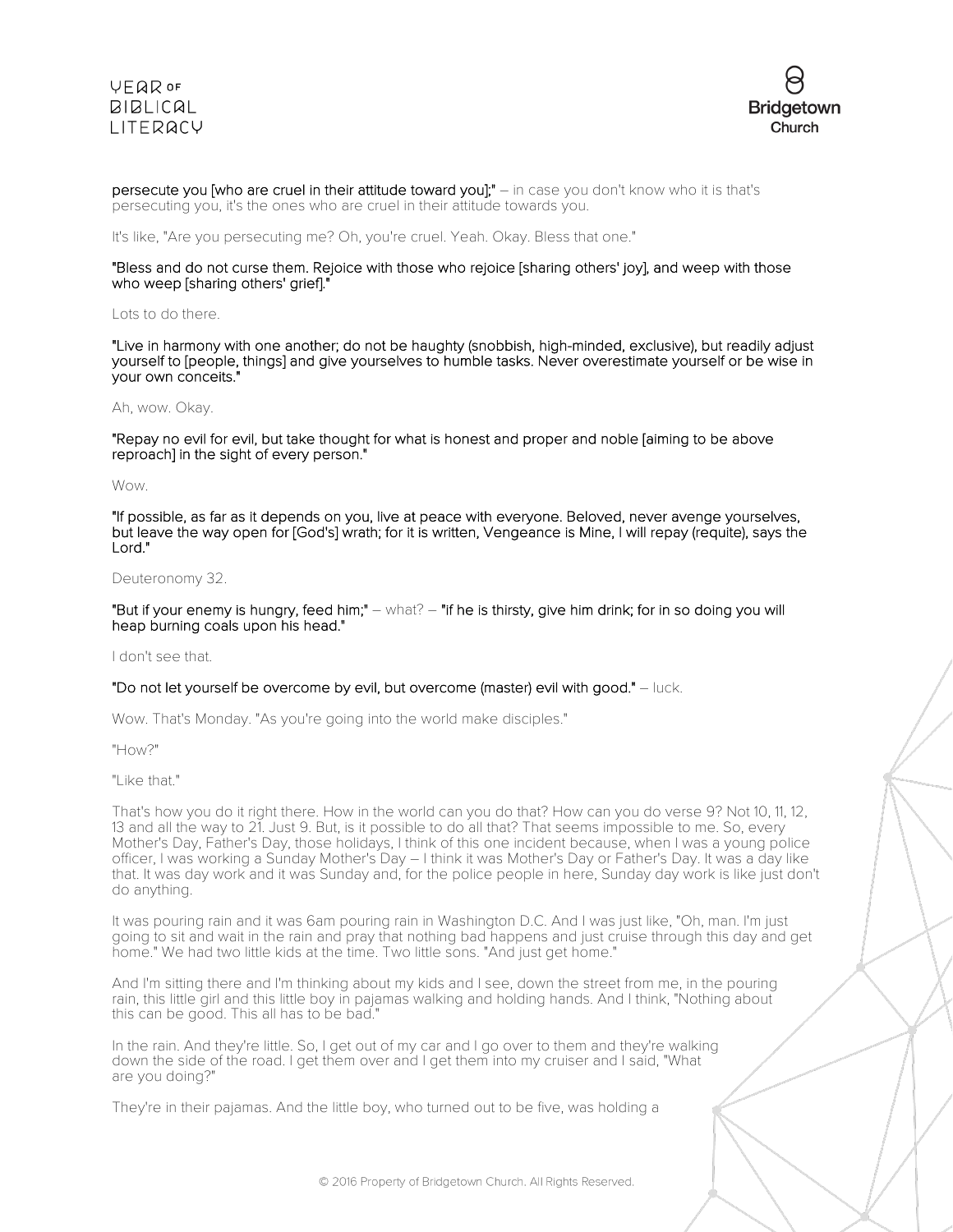# **VFQR OF BIBLICAL** LITERACY



teddy bear. And his sister, who was seven, was leading the way holding his hand. And she said, "We're trying to get away from the bad man."

And I thought, "Oh, wow. What bad man?"

"The one that hurt our brother."

"Where's your brother?"

"He's back where we came from."

"Where did you come from?"

"We don't know."

"What happened to your brother?"

"He's really hurt."

And this is the United States of America on Father's Day on a Sunday and it's already so bad I don't know what to do. So, I start talking to them and the little boy won't talk to me because he's so traumatized. But, the little girl will talk to me. And I'm asking her, "Okay, if I drive around can you just show me which way you came? Did you come down this way?"

So, I start driving around and she said, "Don't take us back there. Don't take us back there."

And I said, "Well, I just want to go check on your brother. I won't take you in. I've just got to go see your brother."

And I'm on the radio and I'm trying to get social services out on a Sunday morning in the rain and nobody's there and I'm driving around and I said, "Is it here? Do you think it's here?"

She says, "It's over there. We jumped off the deck of that apartment complex over there."

"Where did you learn how to do that?"

"We saw it on television. We've been planning this."

"You've been planning this?"

"Yes. It's so bad."

So, we got the building. She thinks it's the building and she says, "Go in and go up the stairs and on the left like on this side."

So, by the time I get there I'm so agitated and angry at whoever or whatever's happening in this apartment that I can't bear it and I get up there and I just start banging on the door. I leave them in the car and I start banging on the door like this. And the little girl tells me there's a man in there with their mother, but that their mother's asleep.

So, I'm banging on the door and I can hear this man in there and he thinks it's the little girl and the little boy and he starts cussing them out and calling them names as he's coming down the hallway or something to the door.

"I'm going to..."

He says what he's going to do to them and, when he opens the door and he's so mad and there I am standing there and he just looks at me and he just runs back into the apartment and I chase him and he goes and he locks himself in the back room and I come down the hall and, there on the floor, is the brother. And, there on the couch is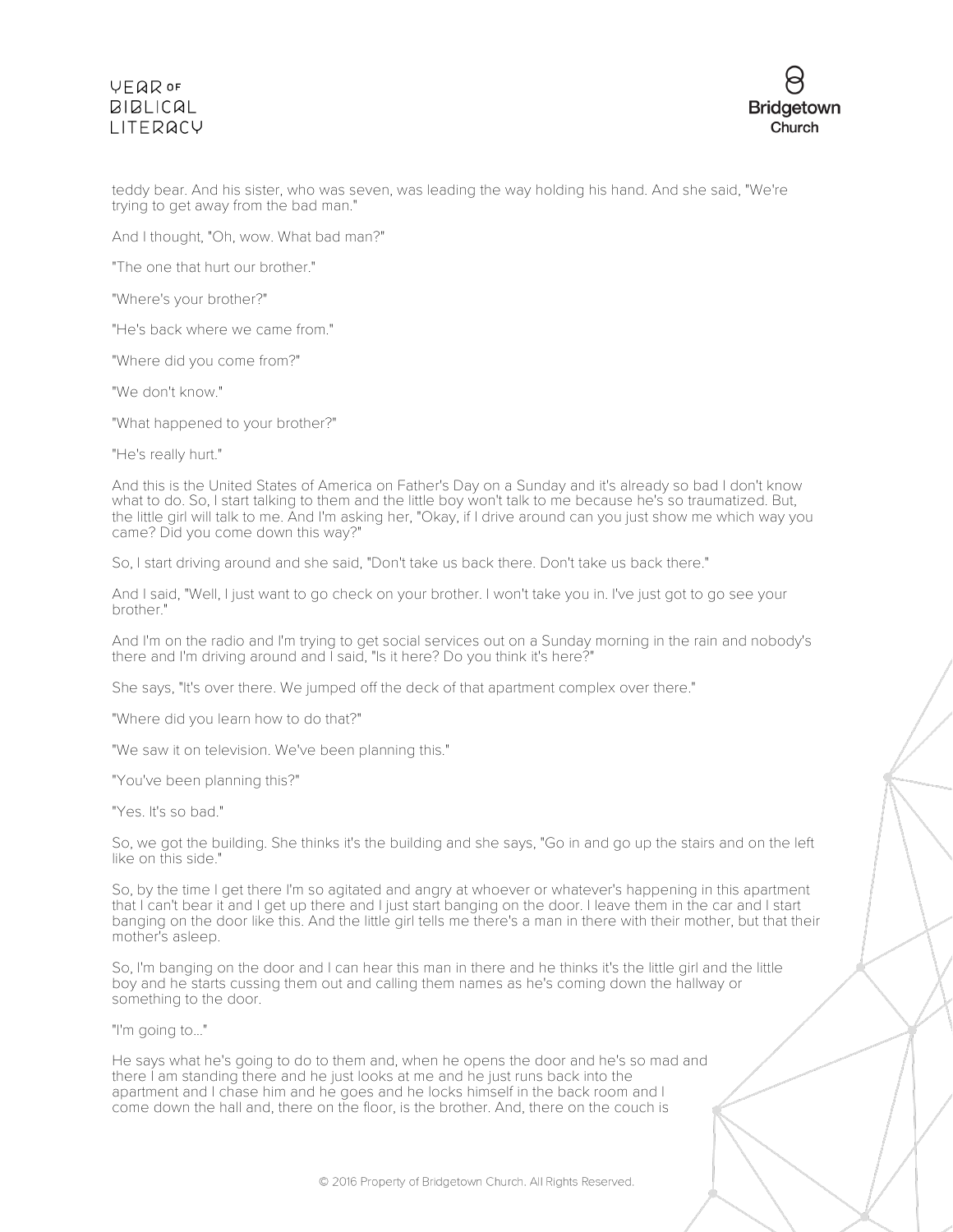## **VEQR OF**  $BIBLICAL$ **LITERACY**



the mother passed out. And the brother is severely injured. He can't move. Broken bones. And he can't move, but he's alive and he's looking at me in horror. I don't think he can feel anything. So, my rage is going out of control. So, I just take out my gun. It's a Sunday morning. No one knows where I am. And I walk down the hall and I kick in the door and the guy is like cowering on the bed. And I'm just thinking of the horror that these little kids have already experienced in their life; the trauma. And this kid, whatever will happen to him, I don't even know. And I'm just holding my gun in my hand and I'm just looking at this guy thinking, "I can say anything happened in this room. Anything. Nobody will know. 'He went for my gun. It went off. It went off right between his eyes accidentally.'"

And I'm so filled with rage that I can't even think. I'm just shaking looking at this... I wouldn't even call it a person that did this to these kids. And I walk up to him and I'm looking at him and I'm just holding my weapon in my hand and it's like the Lord said, "Let it go. Let it go. This is not for you. This is not for you to do. I will take care of this. Do your job. Let it go."

"Like, forgive this guy?"

"Let it go. Just let it go."

So, I call an ambulance, arrest the guy. The ambulance comes and takes the kid out. I arrest the guy and take him out. Child Protective Services comes and I'm talking to the little girl and I said, "What is your name?"

She tells me her name – and I don't remember what it was – and I said, "Where were you walking to?"

And she said, "We were walking to my grandmother's house."

### And I said, "Where is it?"

And she told me where it was. It was 50 miles away. 50 miles away and they were going to walk there. This was like early in my career and I thought, "This is a Sunday morning on Father's Day or something and it's this bad? What is it when it's really bad?"

And I came home after that shift and Donna, my wife, was asking me like, "How was work?"

And I said, "I need you to do something for me. I'm going to tell you something that happened and I need you to cry for me, because I couldn't cry. I was so mad."

I said, "I'm just going to tell you what happened, briefly, and I need you to cry."

And I told her what happened and she cried. And it just stuck in me. So then, what do you do with that? What do I do here? Love one another with brotherly affection. Never lag in zeal and in earnest... really? In this world? Really? So, that little girl, that last I saw of her was going with Child Protective Services. Who knows what'll happen to her and that little brother of hers. And off they go in this horrible beginning of a horrible life in a bad world.

And there's really nothing I can do for them to help them. Nothing. My gun and my badge and all that stuff is just powerless in this situation. What if I would've shot the guy? I would've been arrested and that would've been disastrous and the whole thing. There was just no good way out of it. And here's what God says to me in that moment: "Let it go."

### "Really? Let it go?"

But, what can I do? I let it go. And then, five years after that, we get this job opportunity to go work among militant Muslims. Oh, good. I can really practice this then. "Live in harmony, don't be highminded, repay no evil for evil. Would you like to go work among militant Muslims?"

### "Sure. Yeah."

Here's what Jesus says: "As you're going into the world, make disciples."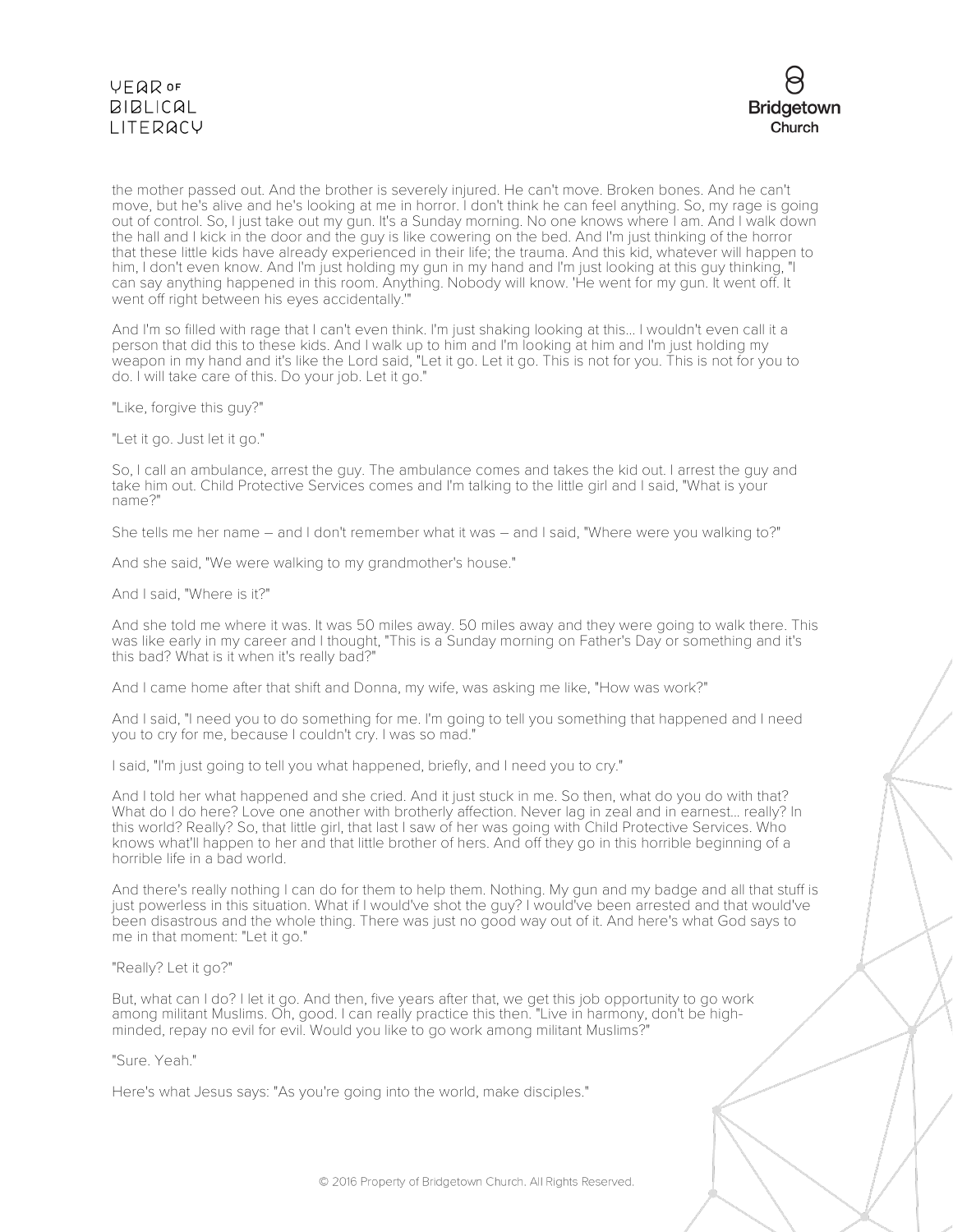## **VEQR OF BIBLICAL** LITERACY



Really? So, that job interests me. Pursue that. Don't go with that, but go into the militantly Muslim world. Ten years after, ten years after this Father's Day, we're working there in Indonesia, largest Muslim population. We live on an island with 2 and a half million Muslims. We're the only Americans there and there's 300 Saudi missionaries there working to promote fundamentalist Islam. 300 Saudi missionaries, 2 and a half million Muslims and us. "As you're going into the world, make disciples, love one another."

So, we start and we try to do this thing and it's difficult and it's hard to do because they're so mean and they don't like us and I get arrested and put on trial for insulting Muhammad and it's 10 years in prison there if you are convicted of it, which I wasn't, thank God. But, it still affected me. I was like, "Wow. We're trying to help you. We're trying to be nice to you and we're bring Jesus to you and this is what you're doing to us?"

And then I'm teaching classes, teaching in a graduate school in the university there and it's 99% Muslim students and the other ones that aren't are Hindu. And I'm trying to work with them and teach with them and I keep running into this radical student movement, which is really who's the cause of all the violence there. And I keep running into their leaders because they come into my classroom and keep interrupting me and calling me names while I'm trying to teach. Every day. All the time.

But, this one guy in there, wow. This one guy, he was a leader and he was the one. This guy was just nonstop in trying to provoke me and get me. He's the one that got me arrested and then the Lord intervened in that situation. Back into the classroom and he's at it again trying to stir up this uprising; this violence. And then he works it out so another one of the teachers, another American guy that came with us, his house gets broken into and they stab him multiple times in front of his kid and his kid doesn't speak for a year after that. They have to leave, MedEvac him out. And, back into the classroom and there's the guys that did it in there, proud, glad and waiting for the chance to do it to us.

And our team leaves, one by one, until it's just me and Donna and our kids left. What are you supposed to do? Like, what can we do? And then this guy, this one student, he stands up in a class one day and he says to me, "Oh, I think I get what you're saying. Isn't what you're saying this? Isn't it that you say that God loves us? Isn't that it?"

And I'm like, "Yeah. Actually, that's right."

"And that He loves us so much that He sent Jesus to die for us?"

And I said, "Yeah. That's it."

And he said, "And don't you just want us to accept the love of Jesus?"

And I said, "Yeah. That's it."

And, in front of my class, 75 grad students, and he says, "Now, this is what I think of that," and he spit in my face in front of all of the grad students. He goes, "That's what I think of Jesus and you."

And, in that moment, I had a flashback of being in a bedroom on Father's Day or Mother's Day. Because, in my position in the university, when a student did that to a professor in that culture, it's capital punishment; death. They would never do that. So, I have this, and a couple of my students that had become my friends jumped up and they were like, "What are you going to do? Are you going to defend your honor here? You can't let that happen to you."

And I'm in this difficult situation like, "What do I do?"

I mean, I know what I could do to him physically. I could do that with no problem. But, what do I do? What's the real battle here? What's the real war here? And spit in my face and I felt the same rage that had been present in me for 10 years. The same rage. It never went away. It was right there and it was triggered like that. Bam. And I just was like, "Oh my gosh," and I just want to kill this person.

But, it's like in my head God says, "Let it go. Let it go."

And I just walk out of the room. The students that knew me that were friendly to me were embarrassed by it. Like, "You just walked away from that? Can we respect you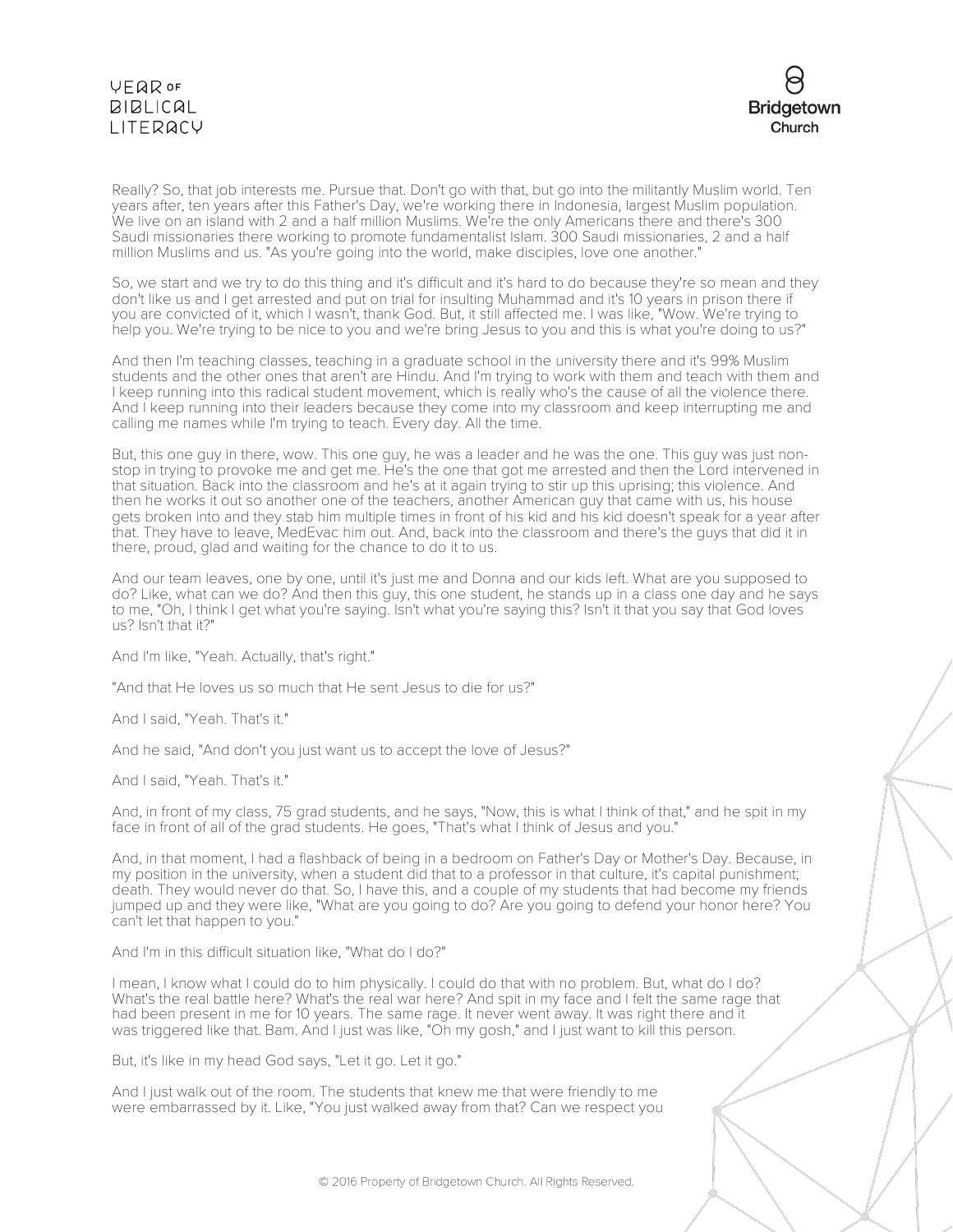

ever again? You didn't stand up for your rights and all that stuff."

And I walked out and I just went home and I was like, "Lord, what do You do? Do You do this? What is this? How do You do this?"

So, in my position in the university, it was really tenuous and I had already been in trouble and put on trial and now I'm in this situation and it's like I'm just losing respect and losing ground and I don't know what to do. What do you do?

This. This is impossible. Really? Come on. But, before Paul gets to 9, he starts over in chapter 11 and he says this in Romans 11:36: "For from Him [God] and through Him and to Him are all things."

"From Him and through Him and to Him are all things."

What does that mean? "For all things originate with Him and come from Him; all things live through Him, and all things center in and tend to consummate and to end in Him."

He is this beginning and ending of all things. To Him be the glory forever, amen.

"Therefore," Paul says, "brethren, I beg of you because of this..."

Because of what?

"Because in Him and through Him and from Him are all things. All things are in Him and from Him and back to Him. Because of that, I'm begging you," Paul says.

"In view of [all] the mercies of God, to make a decisive dedication of your bodies as a living sacrifice, holy (devoted, consecrated) and well pleasing to God, which is your reasonable (rational, intelligent) service and spiritual worship.

"Do not be conformed to this world, but be transformed by the renewal of your [entire] mind [by its new ideals and its new attitudes], so that you may prove [for yourselves] what is good and acceptable and the perfect will of God, even the thing which is good and acceptable and perfect [in His sight for you]."

Wow. Now, in this mind that I'm thinking where I just want to shoot and fight and kill and take revenge for innocent kids and disrespectful, militant people, if I just want to do that, I cannot do 9 through 21. It's impossible. But, if I believe that in Him and from Him and through Him are all things and my mind can be transformed, it can be changed, it can be made to think and to do and to move in ways beyond what the patterns of the world say, then maybe 9 through 21 are possible.

But, how do you get there? By presenting yourself as a living sacrifice to God. How do you do that? Here's how you do it. It's really hard. "God, I present myself as a living sacrifice to you. Use me. Change my mind. Renew my mind."

In the pattern of my world, I would kill this guy and I would beat this guy up. I would do all this in my pattern; in my world. And in that world, I would die and I would be filled with hatred and rage and it would've accomplished nothing and it would just perpetuate the hatred and the violence and the fighting. That's what I would've done. And, in all of that process, internally, I would be destroying myself through hatred and bitterness and frustration and depression and post-traumatic stress syndrome, and I would die. It would be like I would go into a battle to defend something and the evil that I'm trying to kill, I can't kill and it actually infects me and, when I leave the place after the war is over, I come back to a place of peace, but there is no peace because the evil now owns me and I have to kill myself to stop the evil or drug myself or something to stop it; to quiet it.

But, I cannot live in relation to other people, especially people I don't like. Impossible. But, if my mind is renewed, if my mind and spirit is transformed, it can be done. How? Like this.

So, in that time after that guy spits on me and I've been on trial and all of this, I just keep presenting myself to God. "What do I do? I'm here to make disciples. I'm going into the world."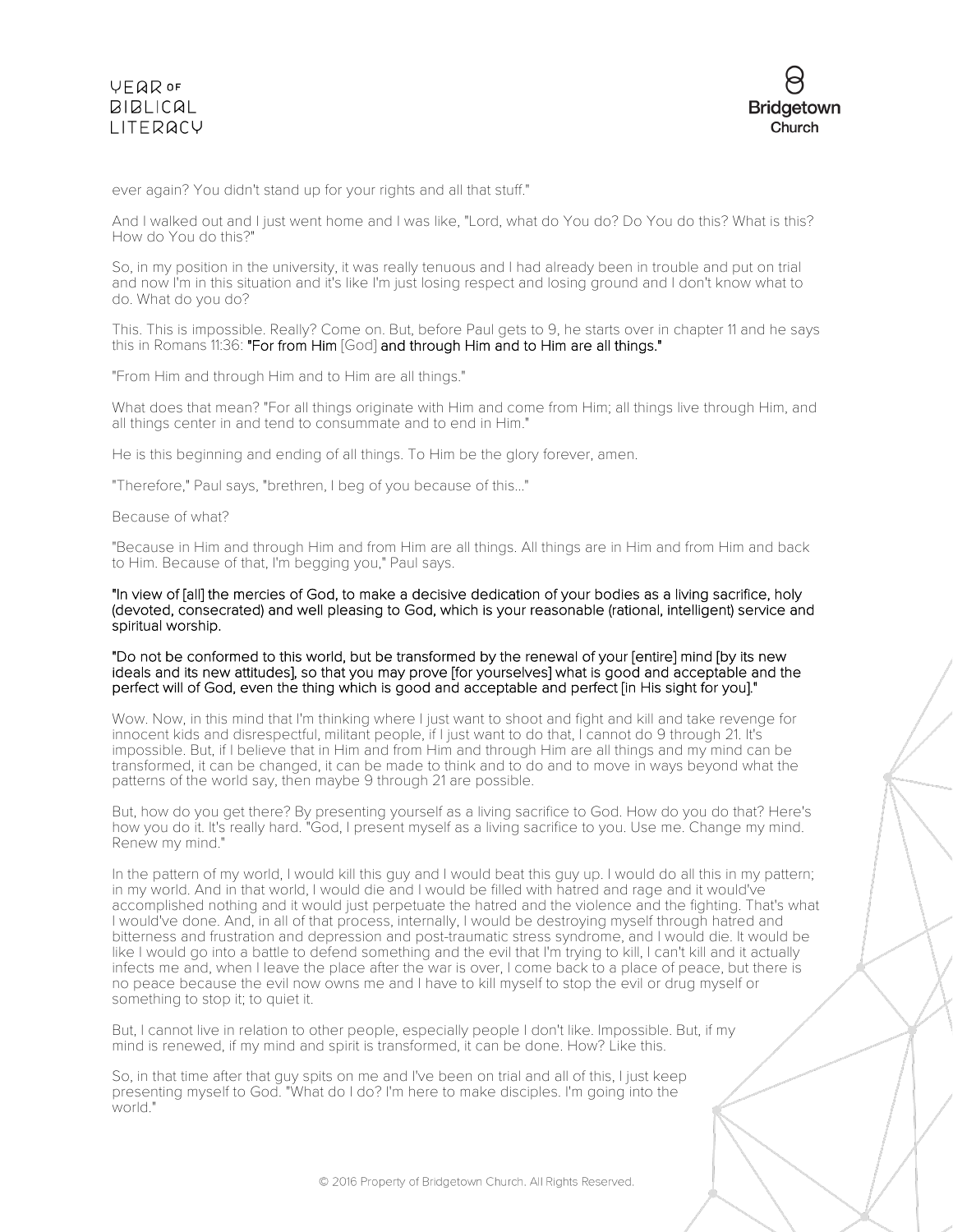

The worst thing you can do, the absolute worst thing you can do, is not to go into the world. Do you understand that? Of all the injustice out there, of all the terrible things out there, the worst thing you can do is not go. If you do not go, we lose. If our goal is to self-protect and self-defend, then we lose. We just hand evil the world and go, "Just don't come get me. You can have all of that, but don't come get me."

You lose. "Because I don't like those people out there. I'm not going out there to risk myself for them. Why would any normal person do it?"

A normal person wouldn't. A transformed person would and can. That's why, when we go into the world, we have to be filled with the Holy Spirit. We can't have a false view of the world and of ourselves and try and go out there. It has to be real. You are more than conquerors. Nothing can separate you from the love of God in Christ Jesus. Nothing can do that. Nothing out there can separate you from God. Nothing. Not death. Nothing. Not life. The demonic. Nothing can separate you. Do you not believe that? Do you not know that you are the temple of the living God? Go out there and vanquish evil. How? With good.

What does that mean? This guy, I'm praying, "God, I'm asking You to give us a sweeping, Holy Spirit movement among these militant Muslims and they spit in my face? Jesus, You must not know what this is like here. They're spitting on me. Do You not get that? They're abusing people down here. Do You not understand physical abuse? Do You not understand betrayal and abuse and abandonment and false accusation and murder? Do You not get that?"

And He's like, "Oh, I get it way more than you do. You have not yet shed blood in your standing against sin. I have. Present yourself a living sacrifice to me and I'll tell you a way to do this stuff that you'll never think of. And guess what? It'll be good and it'll win."

"Then what do I do?"

So, in that process of praying through that, we have to go from this little island where we are into Jakarta, which is like flying from Washington to California to get a visa process. So, I'm there and I don't even know if I want to stay in this place. It's so terrible and horrible and unfruitful. So, I was only in it if amazing, miraculous things happen. Not people spit on you and you get arrested and put on trial. I don't want those Bible stories. There's other Bible stories I like. Like Solomon and his palace. I love that story. The queen comes and gives him stuff.

So, we're in a different part of the Bible apparently. So, I'm in Jakarta, me and one of the other American guys, and it's terrible. And his wife is so sick that he eventually has to leave. So, we go to this hotel lobby in Jakarta and I'm sitting there and I'm thinking, "What? God, I just don't know what to do. Why would I stay in this? What is the point?"

I'm at this table and, across the lobby, I see this older woman and this young girl and they're Americans. I mean, they look Western and they're talking and the younger girl keeps pointing at me. I thought that was kind of weird. And eventually, while I'm telling God how terrible all of this is and none of it'll work, this young girl comes over to me, she's 18, and she says, "Did you used to be a police officer?"

And I was like, "I don't know. I don't know if I want to say yes or no to this."

Because I wasn't always a good one, you know?

She goes, "Yeah, yeah. Weren't you? Do you remember a rainy day? A Father's Day or a Mother's Day?"

"Yeah, yeah, yeah."

She goes, "You picked up me and my brother."

And I was like, "Oh my God. Really?"

She goes, "Yeah. This is the lady that took care of us. I'm here on a missions trip."

I said, "For what?"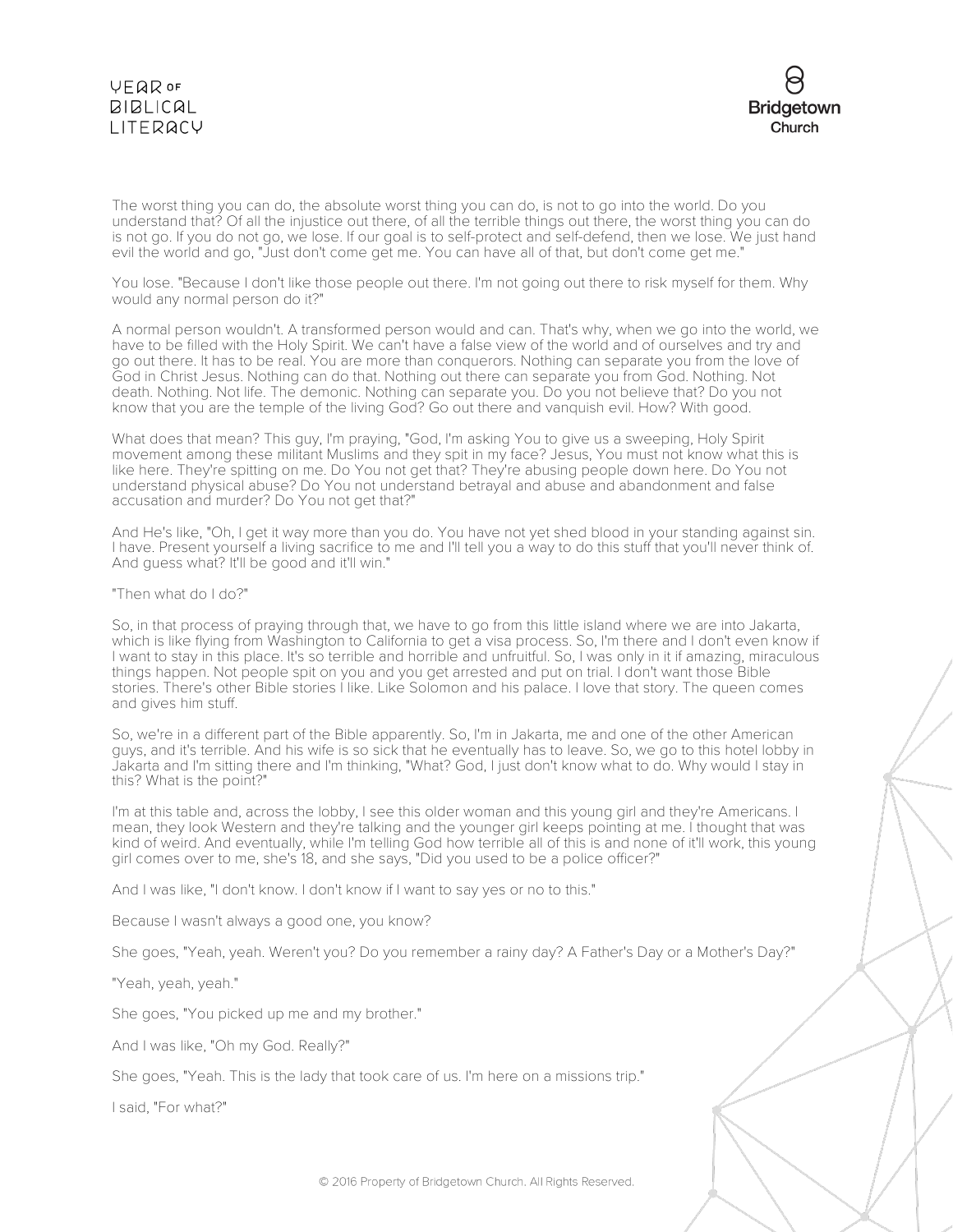## **VFQR OF**  $BIBLICAL$ **LITERACY**



She goes, "I don't know. I have this thing in my about reaching out to Muslims. I don't know where I got it from."

"What's your brother do?"

"He's great. He's a believer. He's a follower of Christ. Amazing."

"How about the other brother?"

"He's alive. He's well. God healed him."

"Wow."

She goes, "I just really appreciate that you picked us up and the way you treated us. It just meant so much to us. I don't know if you knew how well this turned out. This stuff could have a negative affect on you."

I'm like, "Well, you know, you know."

So, here it is. And God's saying, "This is what I do with bad situations. This is what I do if you will overcome the evil that was in that apartment with God by listening to what I say in there instead of doing what you would do. This is what happens. It's called redemption."

And not only are they okay – and that other guy, wherever he is, I'm sure the Lord took care of him. They're okay, they're spreading the Gospel, they're transferring the Kingdom one hundred fold. On the day that I'm telling God was a terrible, horrible, terrible day. "And we lost that day, Lord. We didn't win that day."

He's like, "You didn't. I did."

But, looking at that girl is like, "What am I thinking? Oh my gosh. How much more can I conform to the patterns of the world?"

Just because I'm living in a Muslim country and trying to do the Kingdom work doesn't mean I'm well. It doesn't mean I'm thinking correctly. It's from down here. It's living in truth down here. Where can I do that? Anywhere.

I go back to the island where we lived and I'm thinking, "Okay, God. Explain this situation with this guy spitting on me from Your perspective so I can see it and so I can think highly of this situation so I can think less of myself and I can be joyful and I can weep when it's time to weep and rejoice when it's time to rejoice and don't repay evil for evil and don't curse those, but give them drinks of water. Show me how to do that in this situation I find myself in, because I don't like these people."

Paul says this to the Philippian church – the great Philippian church, the ones that were really experts in love. He says this to them: "As you imitate me when I'm there, so imitate me when I'm not there. Continue to work out your salvation with fear. With self-distrust and trembling continue to work it out. For God is energizing you both to will and then to do for His good pleasure."

"I don't even have the will."

"Oh, that's okay. God will take care of that."

"I'm trying to do with no will."

"It doesn't work. But, God is at work to energize. He's energizing you both to will and then to do, and it's so good because He is in and through and before and after all things."

In the whole situation, He's already in it. So, go I back there and I'm like, "God, what are you doing in this guy spitting on me? We're losing here. Guys are getting stabbed. What's going on?"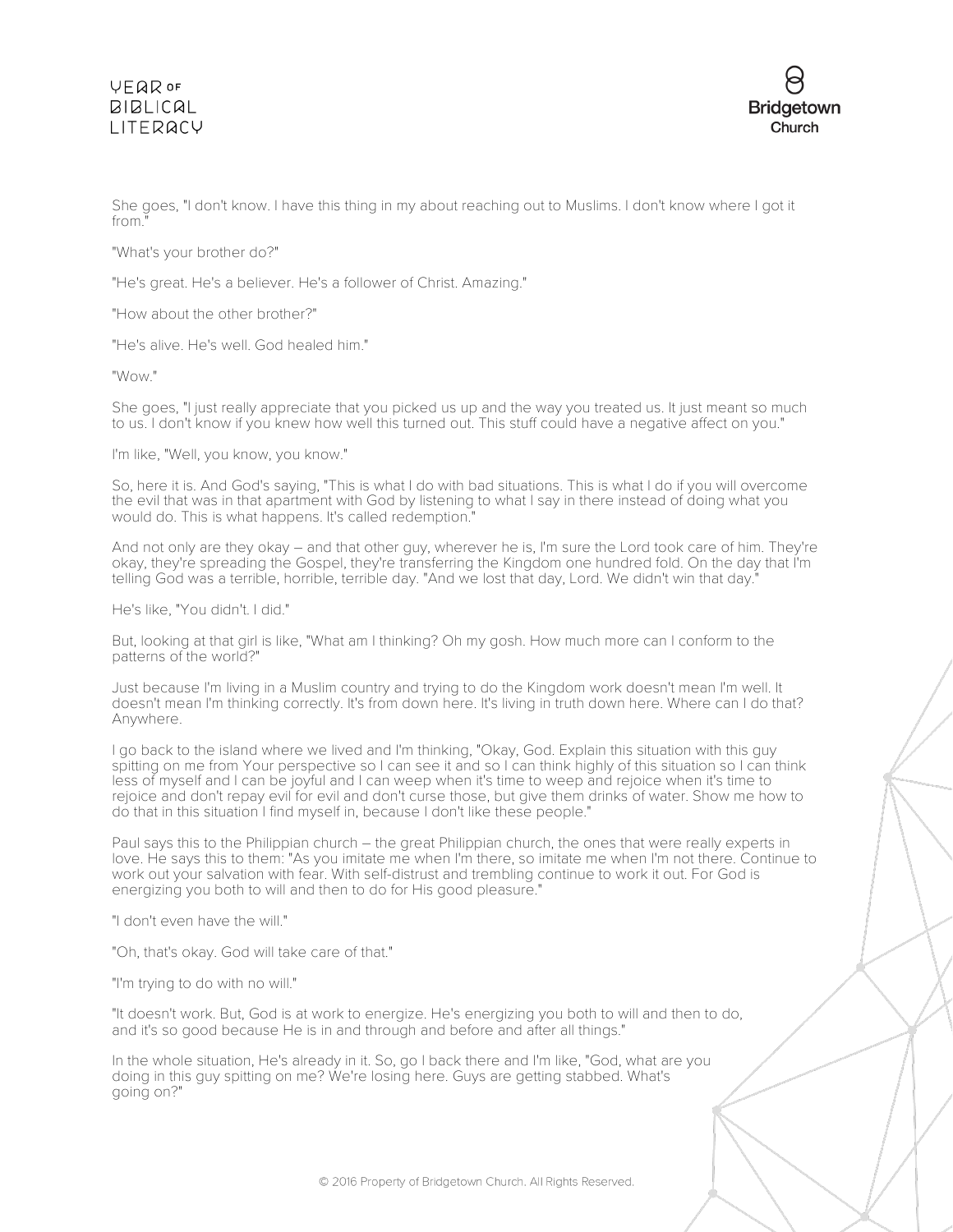## **VFQR OF**  $BIBLICAL$ **I ITFRACY**



And during that next week, this guy that spit on me, he comes at night to our house and he knocks on the door and I'm stunned it's him. I figure, "Well, here we go. Martyrdom. Another chapter I didn't want to read. Where is the Queen of Sheba?"

And the guy says to me, "Can I talk to you?"

And I'm like, "Yeah. Okay."

And he said, "I have a chance to take a scholarship position in Singapore."

And I'm like, "Great. Yay."

And he said, "Here's the problem. I can't afford to get there."

And I'm thinking, "You're not... you're not... you're not going to ask me."

And he said, "Would you mind helping pay my way to get the scholarship?"

#### [Laughs]

That's exactly what I did. And I said, "Well, what about your Muslim friends? You know, the gang of..."

And he's like, "Yeah, they didn't really want to help me. They were jealous. But I thought you might be the only one that would help me."

This is how long it took me to answer this question. Because, if I could conform to the pattern of the world, I would've said, "No, man. You know what? This is God's vengeance on you. You're not going and I'm here to tell you happily that you'll never get out of here. And there'll probably be a huge earthquake later."

And you know what the Lord says? "Give him a drink of water. Give it to him. Give it to him. Because I would. Because a transformed mind would do it. A living sacrifice will do it."

And I knew, right in that moment, I knew that every time I had a knelt down and me and Donna had said, "God, give us these people. Help us. Show us how to win these people," the Lord would say to us, "They don't understand forgiveness. They don't know how to receive forgiveness. So, I'm going to use you to teach them how to forgive."

#### "How?"

"By them offending you and you showing them what forgiveness is."

"Really? That's the plan?"

And Jesus is like, "That's what I did to you. You were my enemy when I died for you."

Be transformed in the way you think. So, I said to him, "Alright. Yeah. Okay."

But, I said, "I just want you to know, honestly, that the only reason I'm going to do this for you is because of the Christ that not only you spit on, I spit on him too. He's the only reason I can do this for you."

And the guy said, "I know. I know that. I know it's because of Jesus."

And I said, "If I give you this money, will you receive it in His name, because I will never let you pay this back to me. You have to receive it in His name."

And he did. And when he took that money and he left and he went to Singapore and he came back, it was the beginning like the wind in that dark place of the Spirit of God moving like this. And he came back and other people came in, other workers came in and that dark place, 500 Muslim families come to faith suddenly and Imams start coming from the east side of the island – which is the militant side – into little tiny Javanese churches on the